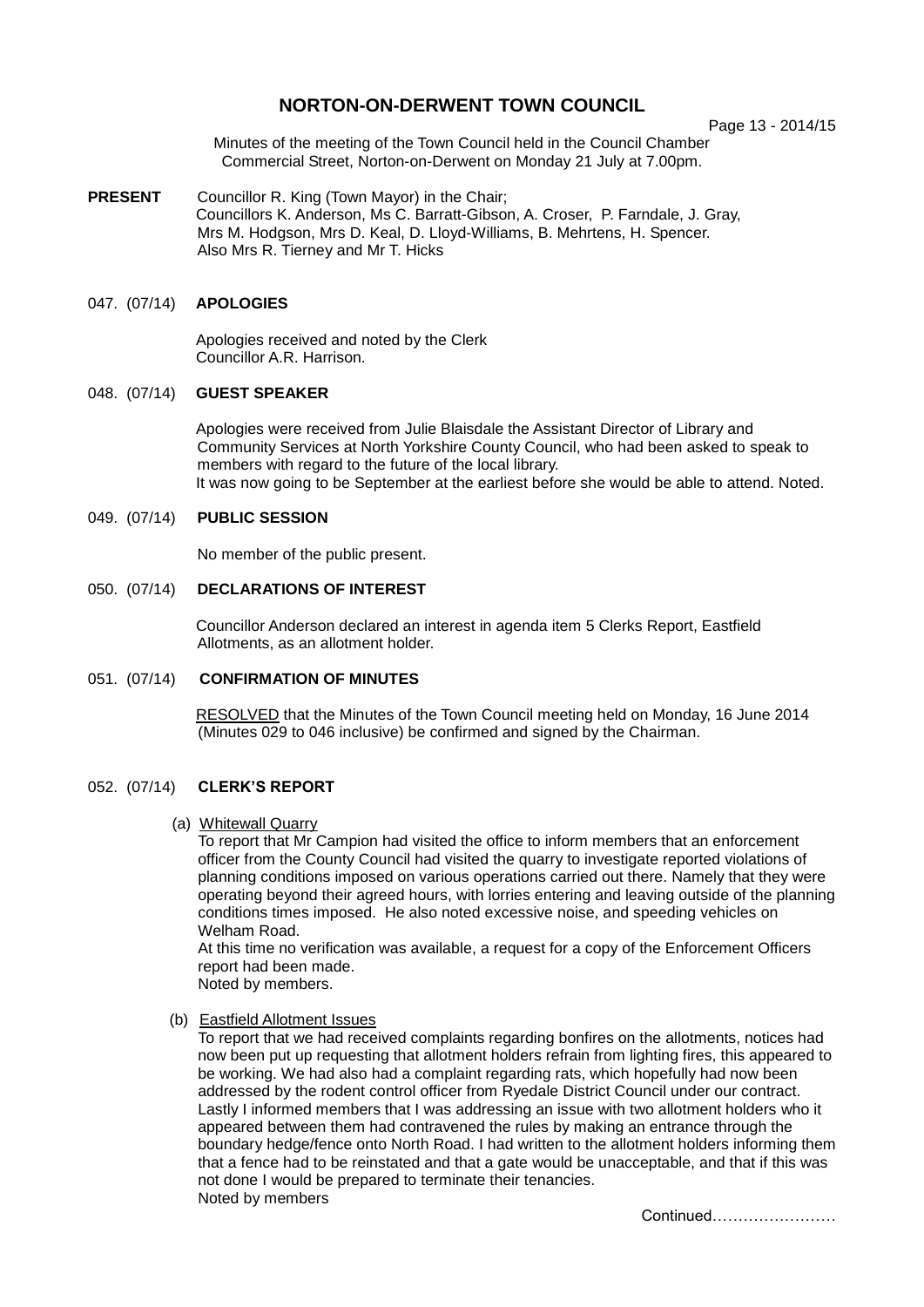#### 052. (07/14) **CLERK'S REPORT** (continued)

#### (c) King George's Playing Field

To report the collapse of the Basket Swing from the play area at King George's Playing Field. This was under investigation at the moment, further details would be reported back to members when they were available.

#### (d) CCTV Allotments

The new camera had now been installed and was due to be viewed as to the sighting of the sensors on Tuesday 22 July 2014. The Mayor and Deputy Clerk to attend along with a representative from Bright Steels and Mr Coulson of GMC.

# 053. (07/14) **TOWN MAYOR/CHAIRMANS REPORT**

(a) Christmas Lights

The Mayor reported that there had been no further progress with purchasing new lights as he was still awaiting details from the supplier. A meeting had taken place with all relevant bodies regarding the Lights Switch On, which

was progressing as planned.

# (b) Grass Cutting

The Mayor reported that an inspection of the town had shown that the verge cutting was being carried out to a high standard and that there had been no complaints received. The contractors were to be thanked for the excellent work being undertaken.

(b) Skatepark - Lighting

There was no progress to report, but it was hoped that a meeting could be arranged between Malton Town Council, Campbells and ourselves in the near future, in order to move this issue forward.

# 054. (07/14) **FINANCIAL MATTERS**

- (a) Accounts paid and for payment The Clerk reported that accounts nos. 055 to 072 inclusive, amounting to £15,290.57 had been paid since the last meeting of the Council. RESOLVED that account nos. 073 to 077 inclusive, amounting to £2,315.08 be paid. Cheques were drawn and signed accordingly.
- (b) Financial report

The Clerk's financial report for the period 01.06.14 to 30.06.14 was received.

- (c) Budgetary monitoring The Clerk's report for the period ending 30 June 2014 was received.
- (d) Internal Audit

The Clerk had circulated a copy of the Internal Audit Report for the final visit for the financial year ending 31 March 2014. Members noted the report.

(e) Internal Auditor 2014/15

RESOLVED that Yorkshire Internal Audit Services be re-appointed as the Town Council's Internal Auditors for the year 2014/15.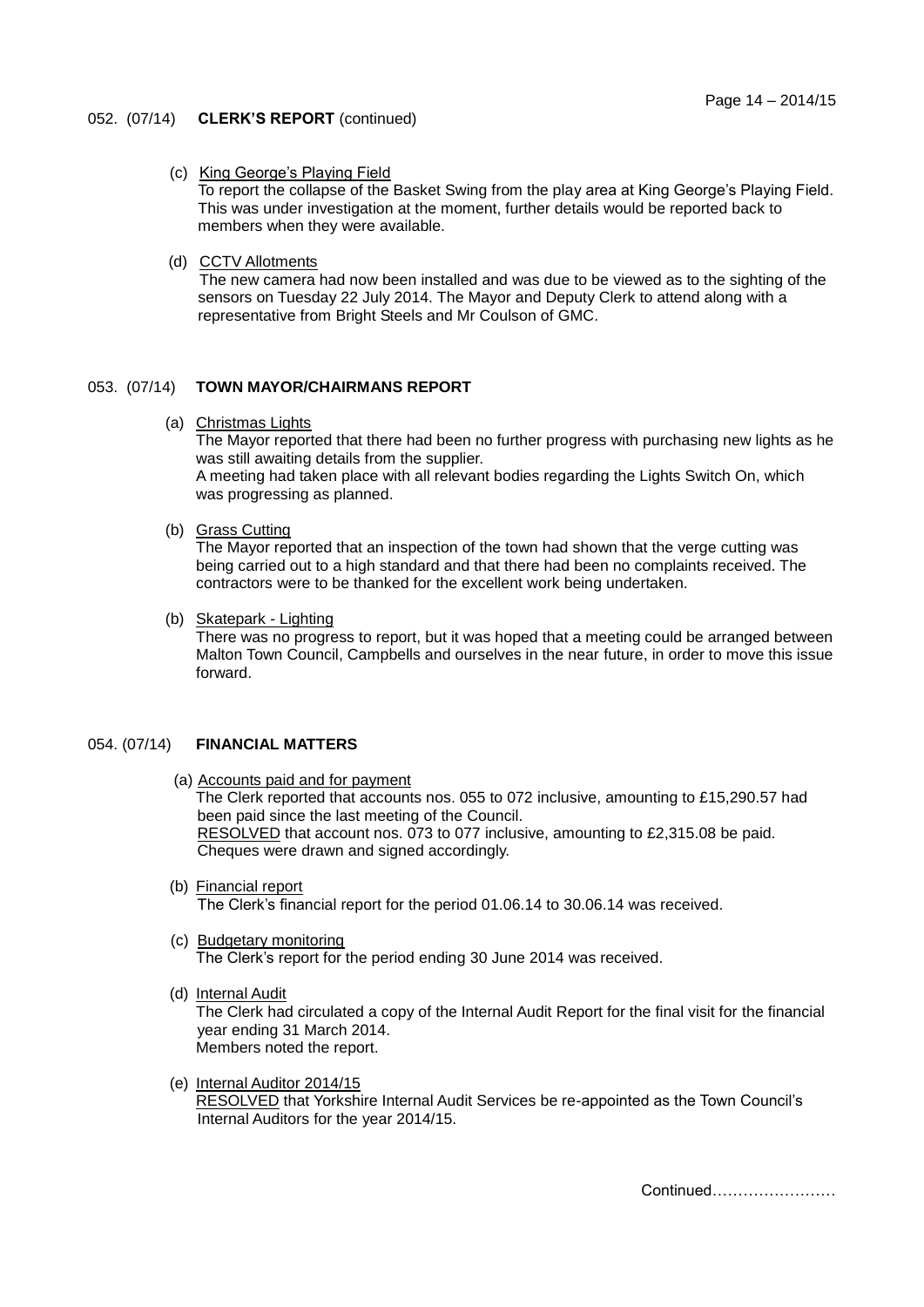# 055. (07/14) **PLANNING MATTERS**

 (a) Planning applications referred to the Town Council by Ryedale District Council, for comment and/or recommendation were dealt with as follows: -

| 14/00697/FUL   | Demolition of 2no. buildings.<br>ATS Euromaster, 25 - 27 Commercial Street, Norton, Malton, YO17 9HX<br>For: Mr Paul Sedman<br>RESOLVED No Objection to the demolition.                                                                                                                                                                                                                                                             |
|----------------|-------------------------------------------------------------------------------------------------------------------------------------------------------------------------------------------------------------------------------------------------------------------------------------------------------------------------------------------------------------------------------------------------------------------------------------|
| 14/00708/73A   | Variation of condition 18 of approval 10/00025/MFUL dated 16.06.2010 to state "no<br>deliveries to the foodstore shall be taken or dispatched from application site other<br>than during the hours of $06.00 - 22.00$ on any day" additional of one hour to the<br>delivery period.<br>Lidl Foodstore, Welham Road, Norton, Malton, North Yorkshire, YO17 9DP<br>For: Lidl UK GmbH (Mr Chris Blyth)<br>RESOLVED Recommend Approval. |
| 14/00760/HOUSE | Erection of two storey extension to south-east elevation, single storey extension to<br>north-west elevation and alterations to attached garage to form additional domestic<br>living space.<br>Cheese Cake Farm, Beverley Road, Norton, YO17 9PJ<br>For: Mr & Mrs G Robinson.<br>RESOLVED Recommend Approval.                                                                                                                      |

(b) Planning decisions notified by Ryedale District Council:

Approved<br>14/00484/HOUSE Erection of single storey rear extension 1 Clock Row, Norton, Malton, YO17 9BE

- 14/00471/HOUSE Erection of single storey side extension to south elevation to incorporate room above and integral garage together with erection of double dormer windows to rear (east) roofslope (revised details to approval 12/00608/HOUSE dated 08.08.2012) 43 Hunters Way, Norton, YO17 9EG
- 14/00586/HOUSE Erection of single storey bay window to front elevation 11 Mallard View, Norton, Malton, YO17 9EW
	- (c) Malton and Norton Area Partnership Members received a copy of a letter sent from the Area Partnership to the planning department at Ryedale District Council, outlining concerns with regard to three major planning applications for Malton. Noted by members.
	- (d) Ryedale Community Infrastructure Levy Members received a copy of the Draft Charging Schedule for the Community Infrastructure Levy. Comment from members was that while the Infrastructure Levy would be charged on all

development it would be spent on projects covering the whole of Ryedale, not just in the parish where it had been levied.

#### 056. (07/14) **ST NICHOLAS STREET CAR PARK**

Members received a copy of a letter sent on their behalf to Ryedale District Council requesting that they consider allowing the Town Council to install parking bollards for the residents of Bruntwood Terrace. They then received a copy of the reply from Ryedale District Council.

While noting the reply members considered that it was rather curt, and did not in fact answer the request. It was agreed that the Clerk contact former members of the Council to see if they knew any of the details with regard to the buildings on the car park.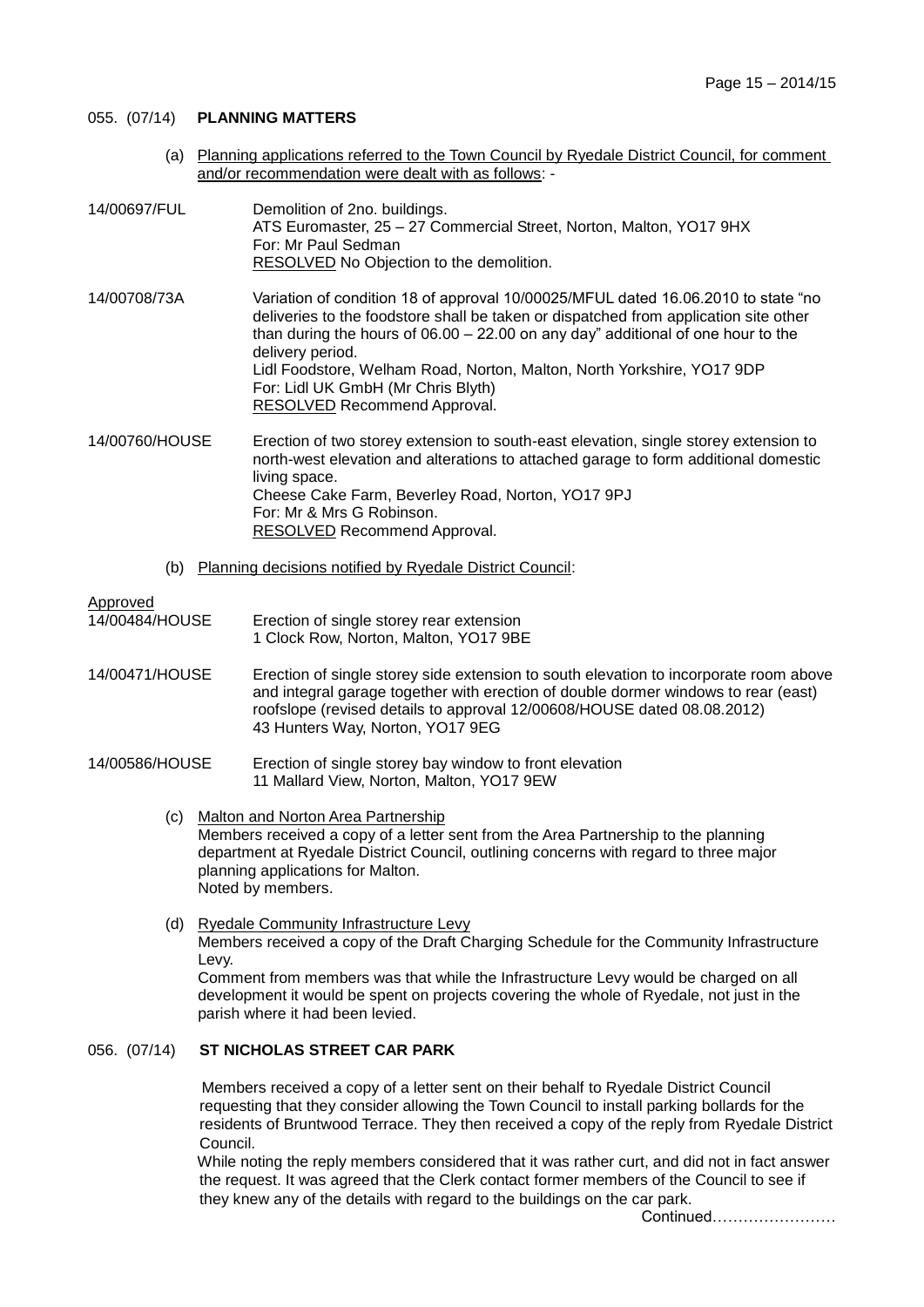#### 057. (07/14) **NORTH YORKSHIRE COUNTY COUNCIL – RYEDALE AREA COMMITTEE ELECTION**

 Members received a covering letter along with an election address from each candidate and a ballot paper for election as a Parish Representative on the Ryedale Area Committee. Council could vote for one candidate only. RESOLVED that the candidate voted for by the Town Council was Councillor Christine Dowie from Kirkbymoorside Town Council.

## 058. (07/14) **RYEDALE CAMERAS IN ACTION**

- (a) Members received the agenda and previous minutes of the Annual General Meeting of Ryedale Cameras in Action. Noted.
- (b) Members received the agenda and previous minutes of the Management Committee Meeting of Ryedale Cameras in Action. Noted. Councillor King was to attend both meetings on behalf of the Council and would report back to members.

# 059. (07/14) **CORRESPONDENCE**

- (a) Ryedale Safer Neighbourhoods Team monthly crime statistics for Southern Ryedale, June 2014. For information. Noted.
- (b) North Yorkshire County Council Household Waste Recycling Centres, introduction of charging for the disposal of hardcore, rubble and plasterboard. While members noted the introduction of the charges they felt that this was a very retrograde step by the Council. It was agreed that a letter be sent outlining the concerns, especially with regard to fly tipping.
- (c) Yorkshire Local Councils Associations Newsletter White Rose Update. For information. Noted.
- (d) Yorkshire Local Councils Associations Annual Review 2013/2014. Copy available in the office. For information. Noted.
- (e) Acorn Services invitation for a representative to attend an Acorn Awareness Hog Roast Open Day, being held with the aim of forming a 'Friends of Acorn Community Care' branch. Councillor Mrs Keal was to attend and would report back to members.

# 060. (07/14) **REPORTS OF REPRESENTATIVES ON OTHER ORGANISATIONS**

(a) Youth Council

Councillor Mehrtens reported on a meeting he had had with representatives at Norton College who would be very interested in working with us, there could be as many as 30 young people wishing to take part.

It was agreed that if it could be organised a group meet an hour prior to the Council's October meeting to formulate ideas, and also hold an informal meeting before that date to arrange possible numbers wanting to take part.

(b) World War 1 Commemoration

Councillor Farndale reported on an event at Malton School with poems and Readings commemorating the start of World War 1, which had been organised by Ryedale Book Festival.

(c) Malton Town Council

Councillor Lloyd-Williams reported that a representative from the Environment Agency had been invited to attend their next meeting on Wednesday 23 July 2014, to discuss the Agencies plans to lower the sluice gate on the river at Kirkham, as well as possibly removing the weir, either of which would have an effect on river levels through town. Members were invited to attend, it was also agreed that the Environment Agency be invited to attend the next meeting of Norton Town Council.